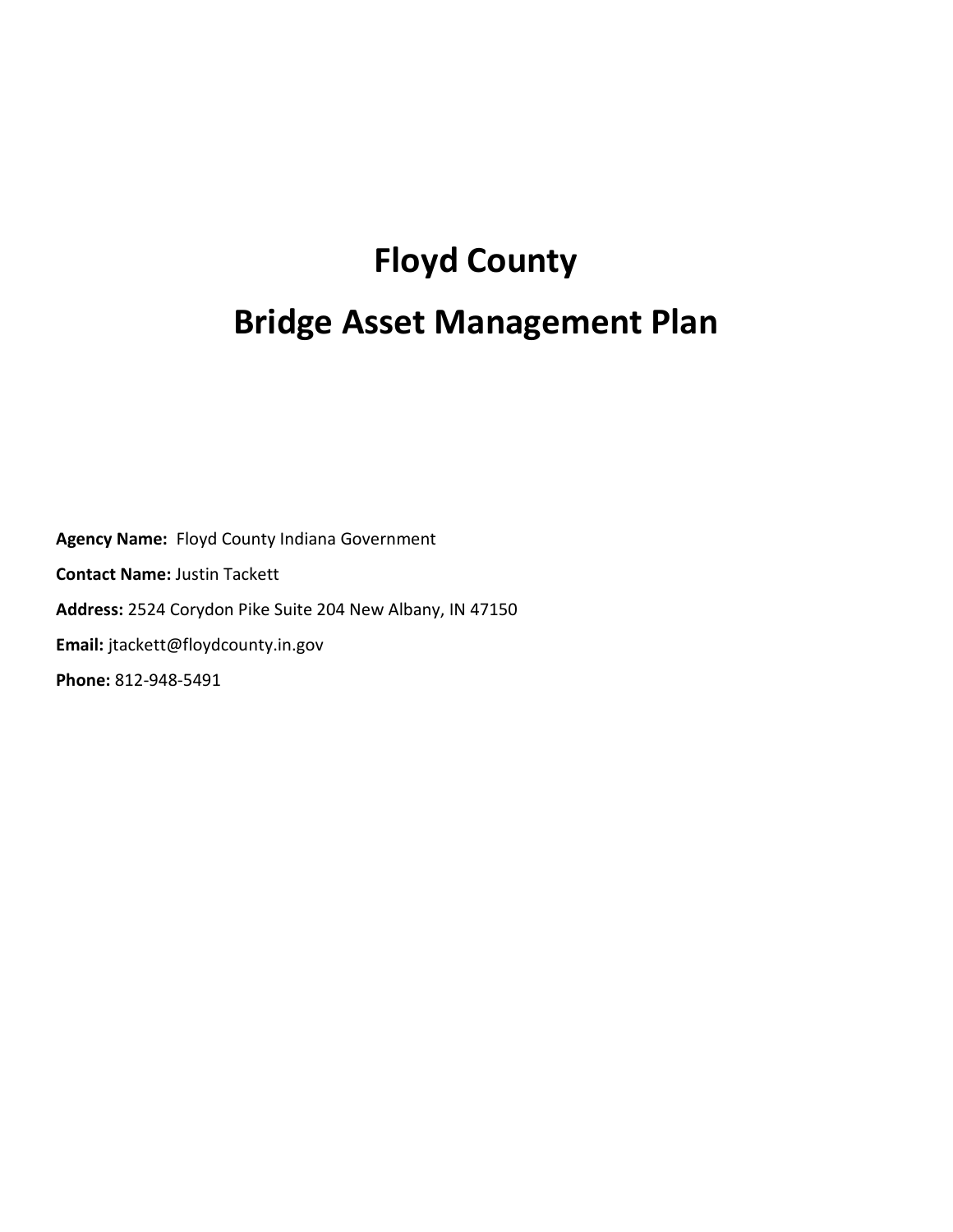This document includes the following:

- **A.** Bridge Asset Inventory pg. 3-4
- **B.** Bridge Capital Improvement 5-Year Plan pg. 5
- **C.** Bridge Capital Improvement by Work Item pg. 6
- **D.** Bridge Preventive Maintenance Plan pg.7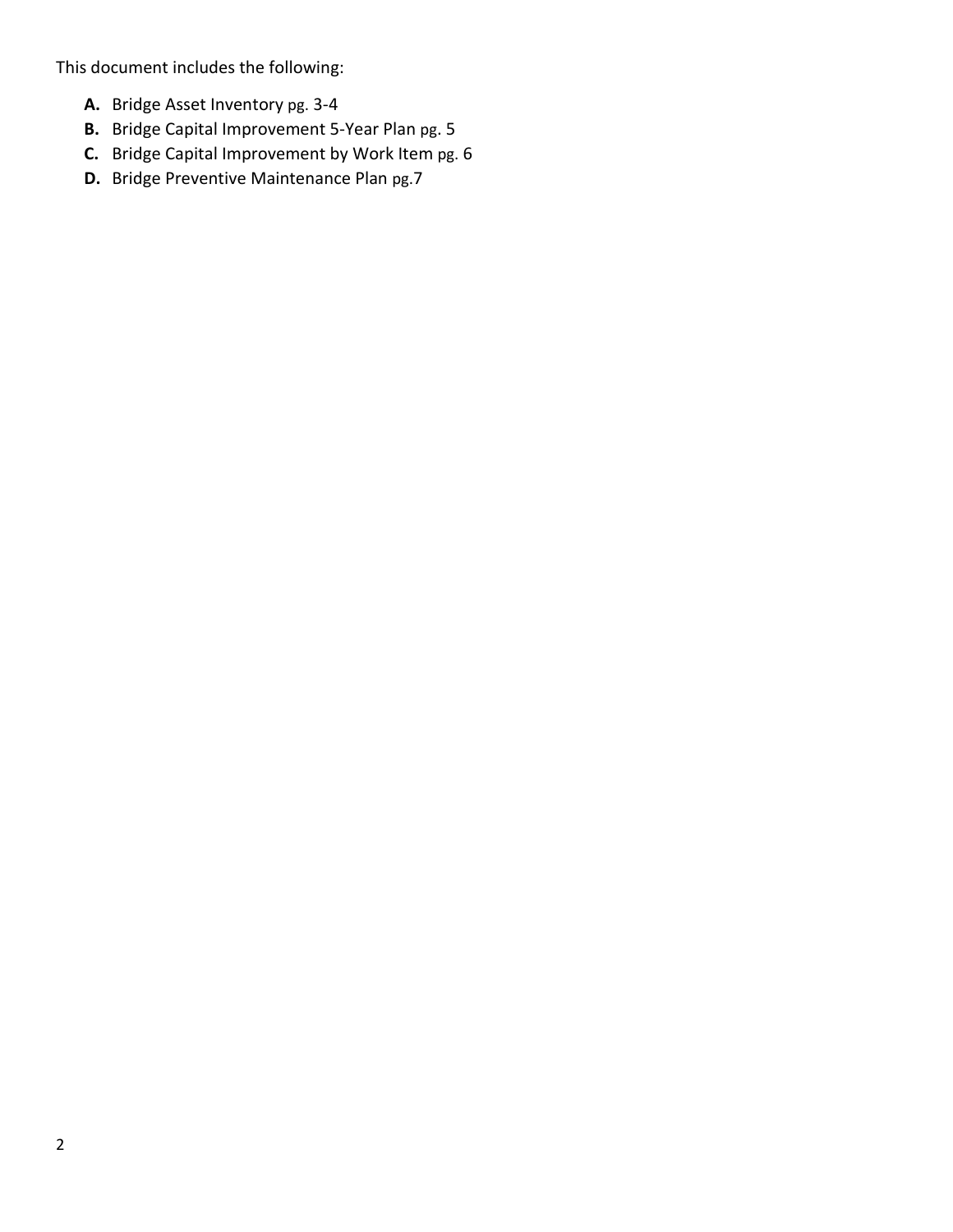|                         | Floyd County BAM Chart |                          |                                 |                              |                          |                          |                     |                       |                                  |                                 |                                |                        |                                  |
|-------------------------|------------------------|--------------------------|---------------------------------|------------------------------|--------------------------|--------------------------|---------------------|-----------------------|----------------------------------|---------------------------------|--------------------------------|------------------------|----------------------------------|
| Number<br><b>Bridge</b> | <b>NBI#</b>            | Deck (Rating)            | structure<br>(Rating)<br>Super- | Paint System<br>(Rating)     | Substructure<br>(Rating) | Channel<br>(Rating)      | (Rating)<br>Culvert | Sufficiency<br>Rating | Structurally<br><b>Deficient</b> | <b>Functionally</b><br>Obsolete | Work Type                      | Repair Year<br>Planned | Estimated<br>Cost                |
| $\frac{10000}{10000}$   | 2200001                | l ത                      |                                 | lz                           | $\sigma$                 | $\sigma$                 | $\overline{z}$      | 94.7                  |                                  |                                 | Preventive Maintenance         | 2021                   | <b>v</b><br>23,000.00            |
| 00002                   | 2200002                | $\overline{\phantom{0}}$ | $\overline{\phantom{0}}$        |                              | $\infty$                 | G                        | $\mathbf{z}$        | 88.9                  |                                  |                                 | Preventive Maintenance         | 2019                   | ¢<br>26,000.00                   |
| 00003                   | 2200003                | $\overline{\phantom{a}}$ | $\overline{4}$                  | z                            | U1                       | G                        | $\mathbf{z}$        | 48.5                  | ×                                |                                 | <b>Bridge Replacement</b>      | 2016                   | \$<br>454,000.00                 |
| 0004                    | 2200004                | ┙                        | ന                               | Iz.                          |                          | G                        | z                   | 6'66                  |                                  |                                 | Preventive Maintenance         | 2024                   | Ş<br>26,000.00                   |
| <b>00005</b>            | 2200005                | $\overline{\phantom{a}}$ | $\overline{\phantom{a}}$        |                              |                          |                          | z                   | 85.9                  |                                  |                                 | Preventive Maintenance         | 2023                   | Ş<br>28,000.00                   |
| 00006                   | 2200006                | $\overline{\phantom{0}}$ | $\overline{\phantom{a}}$        | N Z Z Z                      | G                        | ┙                        | $\geq$              | 87.8                  |                                  |                                 | Preventive Maintenance         | 2028                   | ¢<br>3,000.00                    |
| 00007                   | 2200007                | <b>UT</b>                | UT.                             |                              | $\sigma$                 | $\sigma$                 | $\overline{z}$      | 85.9                  |                                  |                                 | Superstructure Replacement     | 2017                   | \$<br>116,000.00                 |
| 8000                    | 2200008                | $\sigma$                 | $\overline{4}$                  |                              | lч                       | Uл                       | lz.                 | 38.8                  | ∣×                               |                                 | <b>Bridge Replacement</b>      | 2016                   | ŀ∿<br>388,000.00                 |
| $\overline{0000}$       | 2200009                | l๑                       | ഗ                               |                              | $\overline{\phantom{0}}$ | G                        | $\vert z \vert$     | 99.9                  |                                  |                                 | <b>Bridge Deck Overlay</b>     | 2019                   | Ş<br>43,000.00                   |
| TD000                   | 2200010                | $\infty$                 | $\infty$                        | z z z z                      | $\infty$                 | 7                        | $\mathbf{z}$        | <b>96.9</b>           |                                  |                                 | Preventive Maintenance         | 2019                   | \$<br>6,000.00                   |
| 00012                   | 2200011                | <b>UT</b>                | 7                               |                              | 7                        | ത                        |                     | 95.9                  |                                  |                                 | <b>Bridge Deck Overlay</b>     | 2019                   | \$<br>17,000.00                  |
| 00013                   | 2200012                | $\sigma$                 | $\overline{\phantom{0}}$        |                              | l๑                       | $\overline{\phantom{a}}$ | z z                 | 85.9                  |                                  |                                 | Preventive Maintenance         | 2021                   | ŀ∿<br>32,000.00                  |
| <b>bTOOO</b>            | 2200013                | $\overline{ }$           | $\overline{\phantom{a}}$        |                              | G                        | G                        | z                   | 94.7                  |                                  |                                 | Preventive Maintenance         | 2029                   | ¢<br>18,000.00                   |
| 00015                   | 2200014                | $\overline{ }$           | $\overline{a}$                  | z  z  z  z  z  z  z          | L                        | ┙                        | $\overline{z}$      | 98.6                  |                                  |                                 | Preventive Maintenance         | 2024                   | \$<br>10,000.00                  |
| <b>00016</b>            | 2200015                | $\sigma$                 | $\sigma$                        |                              | $\overline{\phantom{0}}$ | $\sigma$                 | Iz.                 | 96                    |                                  |                                 | <b>Preventive Maintenance</b>  | 2016*                  | ¢<br>44,000.00                   |
| 00017                   | 2200016                | $\overline{\phantom{a}}$ | $\overline{\phantom{0}}$        |                              | l ∞                      | ത                        |                     | $\frac{94.4}{ }$      |                                  |                                 | Preventive Maintenance         | 2028                   | Ş<br>2,000.00                    |
| 00018                   | 2200106                | z                        | $\mathbf{z}$                    |                              | $\mathbf{z}$             | $\infty$                 | $ z  \otimes  z $   | 97.3                  |                                  |                                 | Preventive Maintenance         | 2027                   | \$<br>3,000.00                   |
| 61000                   | 2200018                | $\sigma$                 | G                               |                              | G                        | G                        |                     | 93.1                  |                                  |                                 | Preventive Maintenance         | 2027                   | s<br>11,000.00                   |
| 00020                   | 2200019                | $\infty$                 | $\overline{\phantom{0}}$        |                              | $\infty$                 | $\overline{\phantom{0}}$ | $\vert z \vert$     | 98.7                  |                                  |                                 | Preventive Maintenance         | 2025                   | ŀ∿<br>2,000.00                   |
| 00021                   | 2200020                | $\infty$                 | $\infty$                        | $\overline{\phantom{a}}$     | e                        | $\infty$                 | $\mathbf{z}$        | 97.3                  |                                  |                                 | Preventive Maintenance         | 2026                   | S<br>7,000.00                    |
| 00022                   | 2200021                | $\infty$                 | $\infty$                        |                              | $\infty$                 | $\sigma$                 | $\mathbf{z}$        | 93.3                  |                                  |                                 | Preventive Maintenance         | 2025                   | S<br>7,000.00                    |
| 00023                   | 2200108                | $\circ$                  | $\circ$                         |                              | $\omega$                 | $\infty$                 | z                   | 85.3                  |                                  |                                 | <b>N/A</b>                     | N/A                    | $\frac{M}{A}$                    |
| 00024                   | 2200023                |                          | $\sigma$                        | z  z  z  z  z  z             | l๑                       | lсп                      |                     | 76.9                  |                                  |                                 | <b>Bridge Replacement</b>      | 2019                   | l∿<br>574,000.00                 |
| 00025                   | 2200024                | $\infty$   $\infty$      | $\sim$ $\infty$                 |                              | $\infty$                 | $\infty$                 |                     | 90.9                  |                                  |                                 | <b>Preventive Maintenance</b>  | 2025                   | ¢<br>15,000.00                   |
| 00026                   | 2200025                | 7                        |                                 |                              | L                        | C                        | z z z z             | 97.8                  |                                  |                                 | Preventive Maintenance         | 2016*                  | Ş<br>3,000.00                    |
| 00027                   | 2200026                | $\overline{4}$           | $\sigma$                        |                              | lсп                      | l๑                       |                     | 82.8                  | ✕                                |                                 | <b>Bridge Deck Overlay</b>     | 2016                   | ŀ∿<br>381,000.00                 |
| 00028                   | 2200027                | $\sigma$                 | e                               |                              | $\overline{\phantom{0}}$ | e                        | $\mathbf{z}$        | 76.4                  |                                  |                                 | Preventive Maintenance         | 2018                   | S<br>33,000.00                   |
| 00029                   | 2200028                | J                        | J                               |                              | L                        | $\infty$                 | $\overline{z}$      | 9.66                  |                                  |                                 | Preventive Maintenance         | 2024                   | ¢<br>7,000.00                    |
| <b>CCOO31</b>           | 2200030                | $\overline{4}$           | $\overline{4}$                  |                              | $\sigma$                 | $\sigma$                 | z                   | 80.9                  |                                  |                                 | Superstructure Replacement     | 2016*                  | $\sim$<br>187,000.00             |
| 00032                   | 2200088                | $\infty$                 | l ∞                             |                              | l ∞                      | $\overline{\phantom{a}}$ | lz.                 | 92.5                  |                                  |                                 | Preventive Maintenance         | 2016*                  | Ş<br>10,000.00                   |
| 00033                   | 2200032                | $\sigma$                 | $\overline{\phantom{0}}$        |                              | 7                        | G                        | $\overline{z}$      | 92.4                  |                                  |                                 | <b>Bridge Deck Overlay</b>     | 2018                   | S<br>24,000.00                   |
| 00035                   | 2200034                | $\left  \right $         | l un                            |                              | $\sigma$                 | $\sigma$                 |                     | 83.6                  | ×                                |                                 | <b>Bridge Deck Replacement</b> | 2016                   | $\mathbf{\hat{v}}$<br>344,000.00 |
| 00036                   | 2200090                | $\infty$                 | $\infty$                        |                              | $\infty$                 | $\infty$                 | z z                 | 78.9                  |                                  |                                 | Preventive Maintenance         | 2026                   | ₩<br>5,000.00                    |
| 00037                   | 2200036                | ∣∞                       |                                 | z  z  z  z  v  z  z  z  z  z | l ∞                      | 7                        | lz.                 | 91.9                  |                                  |                                 | Preventive Maintenance         | 2029                   | Ş<br>1,000.00                    |
| 00038                   | 2200037                | lч                       | ഗ∣ ∞                            |                              | <b>UT</b>                | <b>u</b>                 | $\mathbf{z}$        | 68.6                  |                                  | $\boldsymbol{\times}$           | <b>Bridge Replacement</b>      | 2018                   | Ş<br>746,000.00                  |
| 00039                   | 2200038                | l UT                     | lч                              |                              | ത                        | ത                        | $\vert z \vert$     | 82.9                  |                                  |                                 | Preventive Maintenance         | 2016*                  | \$<br>19,000.00                  |
| $\overline{0000}$       | 2200039                | l ത                      | ഗ                               |                              | ത                        | ഗ                        | $\mathsf{z}$        | 82                    |                                  |                                 | <b>Bridge Deck Overlay</b>     | 2018                   | ₩<br>41,000.00                   |
| <b>DOO41</b>            | 2200040                | $\overline{\phantom{0}}$ | $\overline{\phantom{a}}$        | z z z                        | $\sigma$                 | $\sigma$                 | $\mathbf{z}$        | 79.7                  |                                  | ×                               | Preventive Maintenance         | 2027                   | ¢<br>30,000.00                   |
| 00042                   | 2200041                | J                        | L                               |                              | G                        | $\sigma$                 | z                   | 94.6                  |                                  |                                 | Preventive Maintenance         | 2019                   | S<br>36,000.00                   |
| <b>CDOOO</b>            | 2200042                | l๑                       | lсп                             | lz.                          | lсп                      | $\sigma$                 | z                   | 63.6                  |                                  | ×                               | <b>Bridge Replacement</b>      | 2017                   | <b>v</b><br>1,110,000.00         |
| 00044                   | 2200043                | lсп                      | lсп                             | z                            | ത                        |                          | z                   | $\frac{72.1}{2}$      |                                  |                                 | Superstructure Replacement     | 2016*                  | ₩<br>00'000'66                   |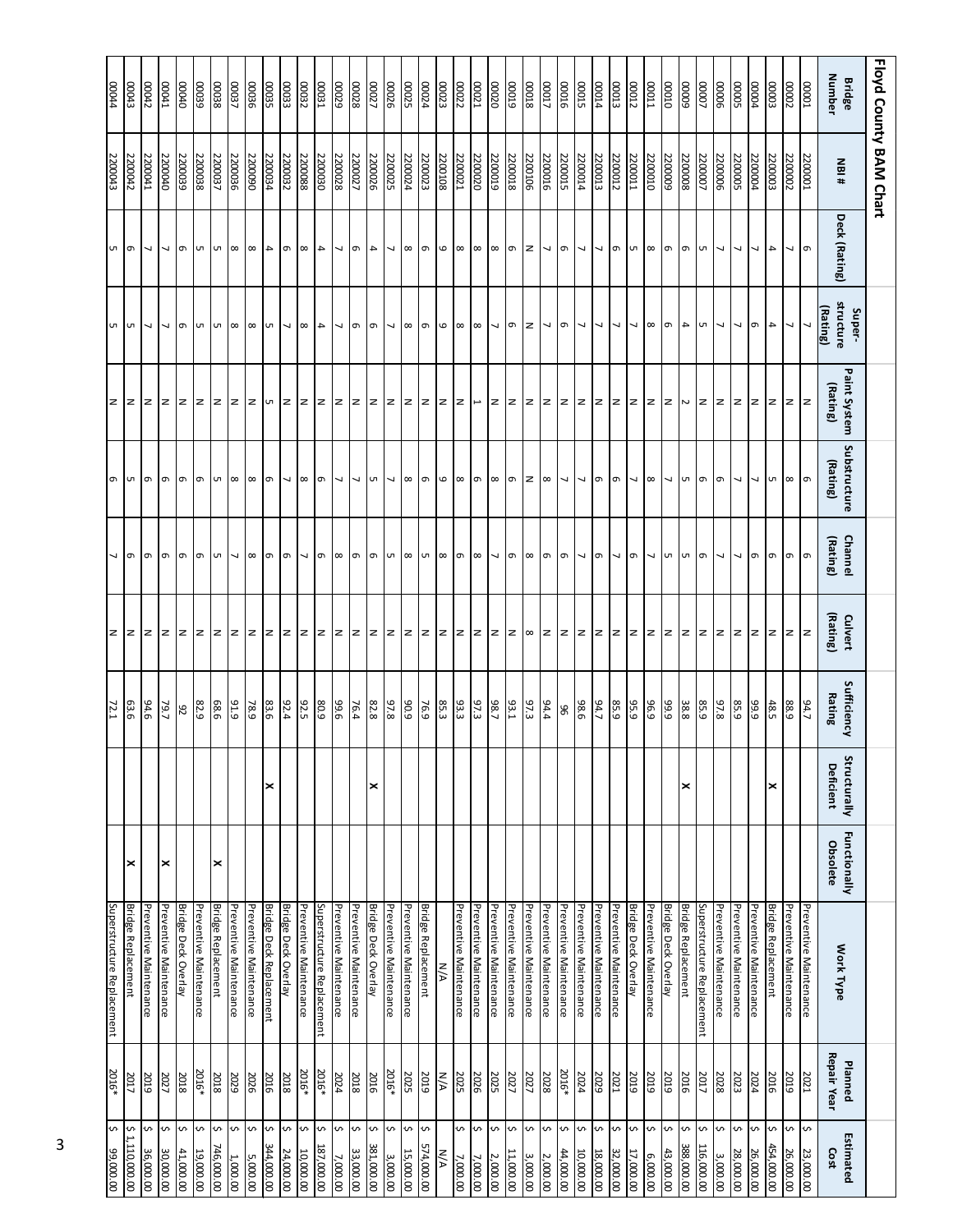| 00514             | 00513                    | 00512                  | <b>US11</b>            | 00510                  | 60500                    | 00508                  | <b>LOSOO</b>             | 90500                     | SO <sub>500</sub>        | <b>DO504</b>                       | <b>COSOO</b> | 00502                  | $\frac{10000}{\pi}$      | 00103                           | 00102                      | 00101                  | <b>9600</b>              | <b>DOO94</b>           | <b>66000</b>             | $\frac{16000}{2000}$   | 68000                    | 88000                  | 00087                      | <b>C8000</b>              | 18000                    | 00076                    | 00073                  | 00072                    | <b>DOO71</b>             | 02000                  | <b>00066</b>               | <b>G9000</b>           | 00064                    | 00062                  | 00061                    | 09000             | 85000                  | 00057                    | <b>SSOOD</b>               | 00051                      | <b>SSO</b>             | 00047                    | 00045                  |                            |
|-------------------|--------------------------|------------------------|------------------------|------------------------|--------------------------|------------------------|--------------------------|---------------------------|--------------------------|------------------------------------|--------------|------------------------|--------------------------|---------------------------------|----------------------------|------------------------|--------------------------|------------------------|--------------------------|------------------------|--------------------------|------------------------|----------------------------|---------------------------|--------------------------|--------------------------|------------------------|--------------------------|--------------------------|------------------------|----------------------------|------------------------|--------------------------|------------------------|--------------------------|-------------------|------------------------|--------------------------|----------------------------|----------------------------|------------------------|--------------------------|------------------------|----------------------------|
| 2200104           | 2200085                  | 2200084                | 2200083                | 2200089                | 2200082                  | 2200081                | 2200080                  | 2200079                   | 2200078                  | 2200077                            | 2200105      | 2200075                | 2200074                  | 2200103                         | 2200102                    | <b>2200101</b>         | 2200096                  | 2200073                | 2200072                  | 2200071                | 2200070                  | 2200069                | 2200068                    | 2200067                   | 2200065                  | 2200063                  | 2200062                | 2200061                  | 2200060                  | 2200086                | 2200087                    | 2200059                | 2200058                  | 2200056                | 2200055                  | 2200107           | 2200053                | 2200052                  | 2200051                    | 2200050                    | 2200079                | 2200046                  | 2200044<br>2200045     |                            |
| $\infty$ $\infty$ |                          | ┙                      | $\overline{ }$         | z                      | $\overline{\phantom{0}}$ | $\sigma$               | $\infty$                 | lсп                       | $\overline{\phantom{a}}$ |                                    | $\infty$     | 1z                     | $\overline{ }$           | $\overline{\phantom{0}}$        | $2 \n\sigma$               |                        | $\overline{\phantom{0}}$ | $\sigma$               | 7                        | l œ                    | $\overline{\phantom{0}}$ | √  თ                   |                            | ┙                         | J                        | $\overline{\phantom{0}}$ | $\infty$               | $\overline{\phantom{0}}$ | $\overline{\phantom{0}}$ | $\infty$               | 4                          | G                      | $\overline{\phantom{0}}$ | l co                   | $\overline{\phantom{0}}$ | $\mathbf \omega$  | J                      | $\overline{\phantom{0}}$ |                            | $\sigma$ $\sigma$ $\sigma$ |                        | $\overline{\phantom{0}}$ | $\sim$ 0               |                            |
| $\infty$ $\infty$ |                          | l ∞                    | $\infty$               | z                      | $\sim$ 0                 |                        | $\infty$                 |                           | $\sqrt{2}$               |                                    | $\infty$     | <u>Iz</u>              | $\overline{\phantom{a}}$ | $\sim$ 0 $\sigma$               |                            |                        | $\overline{\phantom{0}}$ | $\sigma$               | $\infty$                 | $\infty$               | $\infty$                 |                        | $\sigma$ $\sigma$ $\sigma$ |                           | $\infty$                 | $\infty$                 | $\infty$               | $\overline{ }$           | $\overline{\phantom{a}}$ | $\infty$               | $\overline{4}$             | G                      | $\overline{ }$           | $\infty$               | $\infty$                 | დი                |                        | $\overline{ }$           | $\sigma$                   | $\sim$ $\sim$              |                        | $\overline{\phantom{0}}$ | o u                    |                            |
| $z \,   z$        |                          | z z                    |                        | $\mathbf{z}$           | Iz Iz                    |                        | $\overline{\phantom{a}}$ |                           | z z z                    |                                    |              |                        | z z z z z z z            |                                 |                            |                        |                          | z z z                  |                          |                        |                          |                        | z z z z                    |                           |                          |                          |                        |                          |                          |                        |                            |                        |                          |                        |                          |                   |                        |                          |                            | z  z  z  z                 |                        |                          | z z                    |                            |
| $\infty$          | $\overline{z}$           | $\infty$               | $\infty$               | z                      | $\sigma$                 | $\sqrt{2}$             | $\sigma$                 | Uп                        | $ v $ $ z $              |                                    | $\infty$     | Iz.                    |                          | $\sigma$                        | $\sqrt{2}$                 |                        |                          | $\sigma$               | $\overline{\phantom{0}}$ |                        |                          | <b>UT</b>              | l๑                         | I сп                      | $\overline{\phantom{0}}$ |                          | $\infty$               | $\sigma$                 | $\overline{\phantom{a}}$ | $\infty$               |                            | G                      |                          | l ∞                    | $\infty$                 | $\mathbf{\Theta}$ | $\sigma$               |                          |                            | $\sim$ $\sim$              |                        |                          | $\sigma$               |                            |
|                   |                          | $\sigma$               |                        |                        |                          | $\sigma$               |                          | $\sigma$                  | ഗ                        | e                                  | $\infty$     | б,                     | e                        | $\sigma$                        | G                          | e                      | $\sigma$                 | G                      | G                        | $\infty$               | J                        | J                      | lсп                        | ഗ                         | C                        | G                        | ∣∞                     | G                        | G                        | $\infty$               | $\sigma$                   | G                      | $\sigma$                 | $\infty$               |                          | $\infty$          | $\sigma$               |                          | UЛ                         | <b>UT</b>                  | Г                      |                          | e                      |                            |
| $\mathbf{z}$      | $\overline{\phantom{a}}$ | $\mathsf{z}$           | $\mathbf{z}$           | J                      | Iz.                      | $\overline{z}$         | $\mathbf{z}$             | $\mathsf{z}$              | $ z $ or                 |                                    | lz           | $\overline{ }$         | z                        | $z \mid z \mid z$               |                            |                        | $\mathsf{z}$             | z z                    |                          | z                      | $\overline{z}$           | z z                    |                            | z                         | $\mathbf{z}$             | $\mathbf{z}$             | Iz.                    | $\overline{z}$           | $\mathbf{z}$             | $\vert z \vert$        | $\overline{z}$             | $\mathbf{z}$           | lz.                      | z                      | z                        | $\overline{z}$    | $\overline{z}$         | lz.                      |                            | z z z                      |                        | $\mathsf{z}$             | $\circ$ z              |                            |
| 95.9              | 94.1                     | 82.2                   | 82.3                   | 80.7                   | 77.3                     | 94.7                   | 80.5                     | 62.9                      | 78.8                     | $\ensuremath{\mathrm{g}}\xspace_1$ | 80.3         | 96.1                   | 76.8                     | 91.5                            | 79.5                       | 8                      | 95.7                     | 72.2                   | 92.4                     | $\frac{98.9}{ }$       | 97.9                     | 76.3                   | 66.5                       | 95.6                      | 95.9                     | 97.8                     | 91.2                   | 86                       | 84.1                     | 80.4                   | 52.6                       | 92.5                   | 88.9                     | 94.4                   | 98.5                     | 94.3              | 9.1.6                  | 83.8                     | 82.5                       | 57.7                       | 98.9                   | 95.2                     | 80.7                   | £'68                       |
|                   |                          |                        |                        |                        |                          |                        |                          |                           |                          |                                    |              |                        |                          |                                 |                            |                        |                          |                        |                          |                        |                          |                        |                            |                           |                          |                          |                        |                          |                          |                        | ✕                          |                        |                          |                        |                          |                   |                        |                          |                            |                            |                        |                          |                        |                            |
|                   |                          |                        |                        |                        | ×                        |                        |                          |                           |                          |                                    |              |                        | ×                        |                                 |                            |                        |                          |                        |                          |                        |                          |                        | ×                          | ≍                         |                          |                          |                        |                          |                          |                        |                            |                        |                          |                        |                          |                   |                        |                          | ×                          | $\boldsymbol{\times}$      |                        |                          |                        |                            |
| N/A               | Preventive Maintenance   | Preventive Maintenance | Preventive Maintenance | Preventive Maintenance | Preventive Maintenance   | Preventive Maintenance | Preventive Maintenance   | <b>Bridge Replacement</b> | Preventive Maintenance   | N/A                                | N/A          | Preventive Maintenance | Preventive Maintenance   | <b>Bridge Deck Overlay</b>      | Superstructure Replacement | Preventive Maintenance | Preventive Maintenance   | Preventive Maintenance | Preventive Maintenance   | Preventive Maintenance | Preventive Maintenance   | Preventive Maintenance | <b>Bridge Replacement</b>  | <b>Bridge Replacement</b> | Preventive Maintenance   | Preventive Maintenance   | Preventive Maintenance | Preventive Maintenance   | Preventive Maintenance   | Preventive Maintenance | Superstructure Replacement | Preventive Maintenance | Preventive Maintenance   | Preventive Maintenance | Preventive Maintenance   | N/A               | Preventive Maintenance | Preventive Maintenance   | <b>Bridge Deck Overlay</b> | <b>Bridge Replacement</b>  | Preventive Maintenance | Preventive Maintenance   | Preventive Maintenance | <b>Bridge Deck Overlay</b> |
| N/A               | 2023                     | 2028                   | 2028                   | 2029                   | 2022                     | 2021                   | 2027                     | 2017                      | 2022                     | M/A                                | N/A          | 2028                   | 2022                     | 2017                            | 2020                       | 2016*                  | 2021                     | 2017                   | 2018                     | 2024                   | 2023                     | 2016                   | 2019                       | 2018                      | 2026                     | 2018                     | 2019                   | 2023                     | 2017                     | 2025                   | 2016*                      | 2016*                  | 2016*                    | 2026                   | 2025                     | N/A               | 2022                   | 2022                     | 2016                       | 2016*                      | 2018                   | 2019                     | 2020                   | 2020                       |
| N/A               | S<br>22,000.00           | <b>v</b><br>2,000.00   | ¢<br>2,000.00          | Ş<br>1,000.00          | ¢<br>26,000.00           | \$<br>23,000.00        | S<br>2,000.00            | S<br>440,000.00           | s.<br>37,000.00          | <b>N/A</b>                         | N/A          | \$<br>16,000.00        | <b>v</b><br>29,000.00    | $\mathbf{\hat{v}}$<br>19,000.00 | S<br>89,000.00             | ∿⊦<br>25,000.00        | $\sim$<br>29,000.00      | ¢<br>28,000.00         | ¢<br>6,000.00            | s.<br>9,000.00         | Ş<br>17,000.00           | Ş<br>34,000.00         | n.<br>693,000.00           | <b>S</b><br>414,000.00    | s<br>18,000.00           | ¢<br>14,000.00           | <b>S</b><br>16,000.00  | ¢<br>17,000.00           | ¢<br>19,000.00           | S<br>7,000.00          | \$<br>126,000.00           | Ş<br>39,000.00         | S<br>40,000.00           | \$<br>2,000.00         | ∽<br>5,000.00            | N/A               | S<br>24,000.00         | s.<br>28,000.00          | Ş<br>19,000.00             | ¢<br>Ņ<br>376,000.00       | \$<br>15,000.00        | k۸.<br>11,000.00         | S<br>33,000.00         | Ş<br>74,000.00             |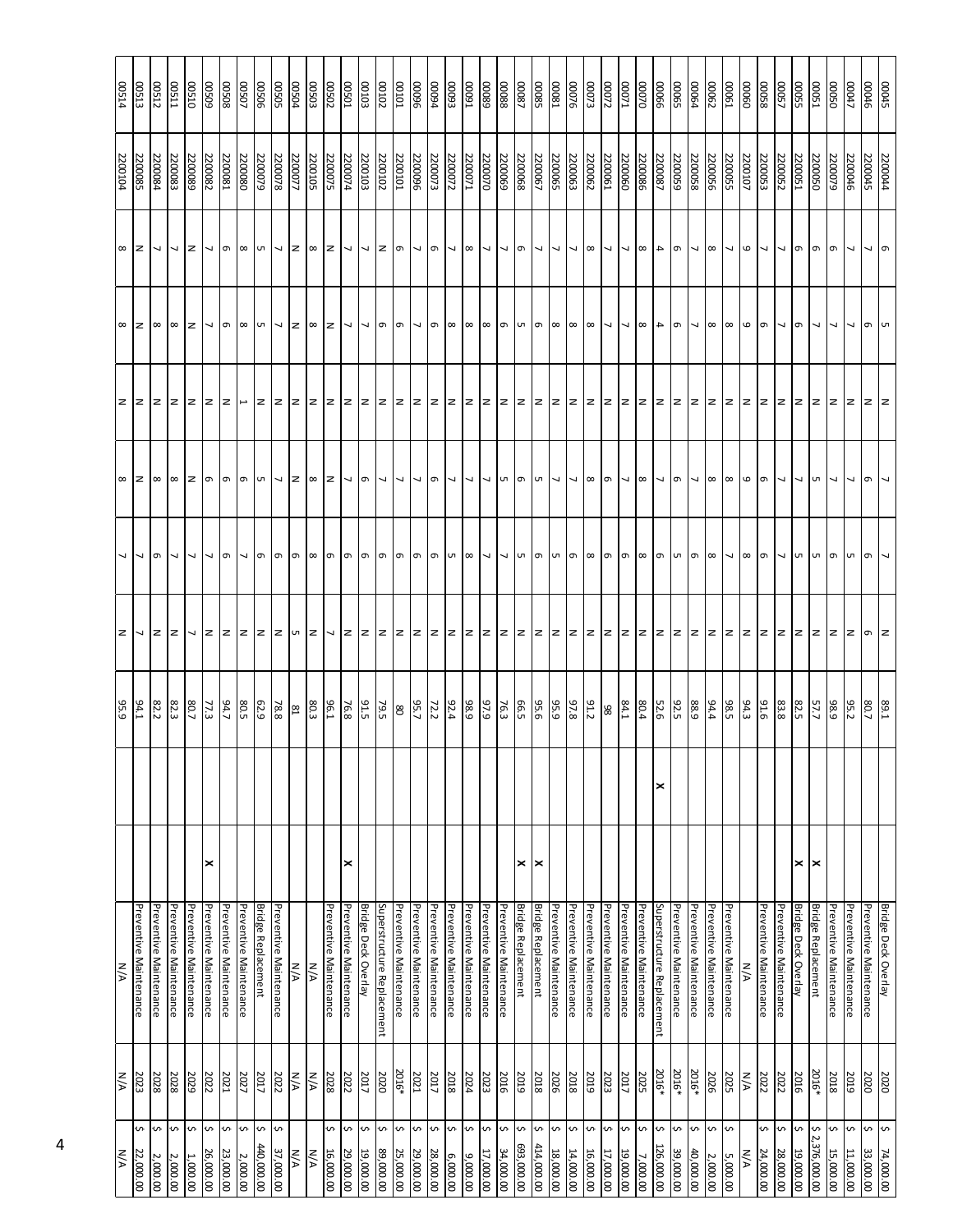| Bridge Capital Improvement 5-Year Plan | Number<br><b>Bridge</b><br><b>NBI#</b><br>(Rating)<br>Deck<br>structure<br>(Rating)<br>Super- | 00000<br>5200009<br>Φ<br>G | <b>CLOOD</b><br>2200011<br>C<br>┙ | <b>SOTOO</b><br>2200103<br>↘<br>↘ | <b>GSOOD</b><br>2200051<br>თ<br>თ |                     | <b>CEOOO</b><br>2200032<br>თ<br>↘ | 20100<br>2200102<br>z<br>თ | <b>bDO04</b><br>2200043<br>UП<br>UП | 90500<br>2200079<br>UП<br>UП | 00000<br>2200039<br>ᡡ<br>ᡡ | <b>CDOCE</b><br>1200044<br>თ<br>UП | 60000<br>2200008<br>თ<br>4 | 80000<br>2200003<br>4<br>4 | 00035<br>2200034<br>4<br>UП | LZ000<br>2200026<br>4<br>თ | <b>LSOOO</b><br>2200050<br>თ<br>↘ | <b>LOOOO</b><br>2200007<br>UП<br>UП | <b>LEOOO</b><br>2200030<br>4<br>4 | Ctr000<br>2200042<br>ᡡ<br>UП | <b>78000</b><br>2200068<br>თ<br>UП | 86000<br>2200037<br>cл<br>UП | <b>bZ000</b><br>2200023<br>ᡡ<br>თ |
|----------------------------------------|-----------------------------------------------------------------------------------------------|----------------------------|-----------------------------------|-----------------------------------|-----------------------------------|---------------------|-----------------------------------|----------------------------|-------------------------------------|------------------------------|----------------------------|------------------------------------|----------------------------|----------------------------|-----------------------------|----------------------------|-----------------------------------|-------------------------------------|-----------------------------------|------------------------------|------------------------------------|------------------------------|-----------------------------------|
|                                        | [Rating]<br>System<br>Paint<br>Substructure<br>(Rating)                                       | z<br>┙                     | z                                 | z<br>თ                            | z<br>┙                            |                     | z                                 | z                          | z<br>თ                              | z<br>UП                      | z<br>ᡡ                     | z<br>↘                             | Z<br>UП                    | z<br>UП                    | UП<br>თ                     | z<br>UП                    | z<br>UП                           | z<br>თ                              | z<br>თ                            | z<br>UП                      | z<br>თ                             | z<br>UП                      | z<br>თ                            |
|                                        | <b>Channel</b><br>(Rating)<br>(Rating)<br>Culvert                                             | UП<br>z                    | თ<br>z                            | ᡡ<br>z                            | UП<br>z                           | თ<br>z              | თ<br>z                            | ↘<br>z                     |                                     | ᡡ<br>z                       | თ<br>z                     | ↘<br>z                             | UП<br>z                    | ᡡ<br>z                     | თ<br>z                      | თ<br>z                     | UП<br>z                           | თ<br>z                              | თ<br>z                            | თ<br>z                       | UП<br>z                            | UП<br>z                      | UП<br>z                           |
|                                        | Sufficiency<br><b>Rating</b>                                                                  | 99.9                       | 95.9                              | 31 <sup>-5</sup>                  | 82.5                              | 92.4                | 79.5                              | 72.1                       |                                     | 62.9                         | 82                         | E-68                               | 38.8                       | 48.5                       | 83.6                        | 82.8                       | 57.7                              | 85.9                                | 80.9                              | 63.6                         | <b>66.5</b>                        | 68.6                         | 76.9                              |
|                                        | Structurally Functionally<br><b>Deficient</b>                                                 |                            |                                   |                                   |                                   |                     |                                   |                            |                                     |                              |                            |                                    | ×                          | ×                          | ×                           | ×                          |                                   |                                     |                                   |                              |                                    |                              |                                   |
|                                        | Obsolete                                                                                      |                            |                                   |                                   | ×                                 |                     |                                   |                            |                                     |                              |                            |                                    |                            |                            |                             |                            | ×                                 |                                     |                                   | ×                            | ×                                  | ×                            |                                   |
|                                        | Work Type                                                                                     | Bridge Deck Overlay        | Bridge Deck Overlay               | Bridge Deck Overlay               | Bridge Deck Overlay               | Bridge Deck Overlay | Superstructure Replacement        | Superstructure Replacement |                                     | Bridge Replacement           | Bridge Deck Overlay        | Bridge Deck Overlay                | Bridge Replacement         | <b>Bridge Replacement</b>  | Bridge Deck Replacement     | <b>Bridge Deck Overlay</b> | Bridge Replacement                | Superstructure Replacement          | Superstructure Replacement        | <b>Bridge Replacement</b>    | Bridge Replacement                 | Bridge Replacement           | <b>Bridge Replacement</b>         |
|                                        | Planned<br>Repair<br>Year                                                                     | 2016                       | 2016                              | 2016                              | 2016                              | 2016                | 2016                              |                            | 2016                                | 2017                         | 2017                       | 2017                               | 2018                       | 2018                       | 2019                        | 2019                       | 2020                              | 2020                                | 2022                              | 2022                         | 2024                               | 2024                         | 2026                              |
|                                        | Estimated<br>Cost                                                                             | S<br>43,000.00             | S<br>17,000.00                    | Ş<br>19,000.00                    | S<br>19,000.00                    | S<br>24,000.00      | S<br>89,000.00                    | S<br>00'000'66             | S<br>440,000.00                     |                              | \$<br>41,000.00            | \$<br>74,000.00                    | \$<br>388,000.00           | S<br>454,000.00            | Ş<br>344,000.00             | S<br>381,000.00            | \$2,376,000.00                    | Ş<br>116,000.00                     | \$<br>187,000.00                  | \$1,110,000.00               | Ş<br>693,000.00                    | S<br>746,000.00              | S<br>574,000.00                   |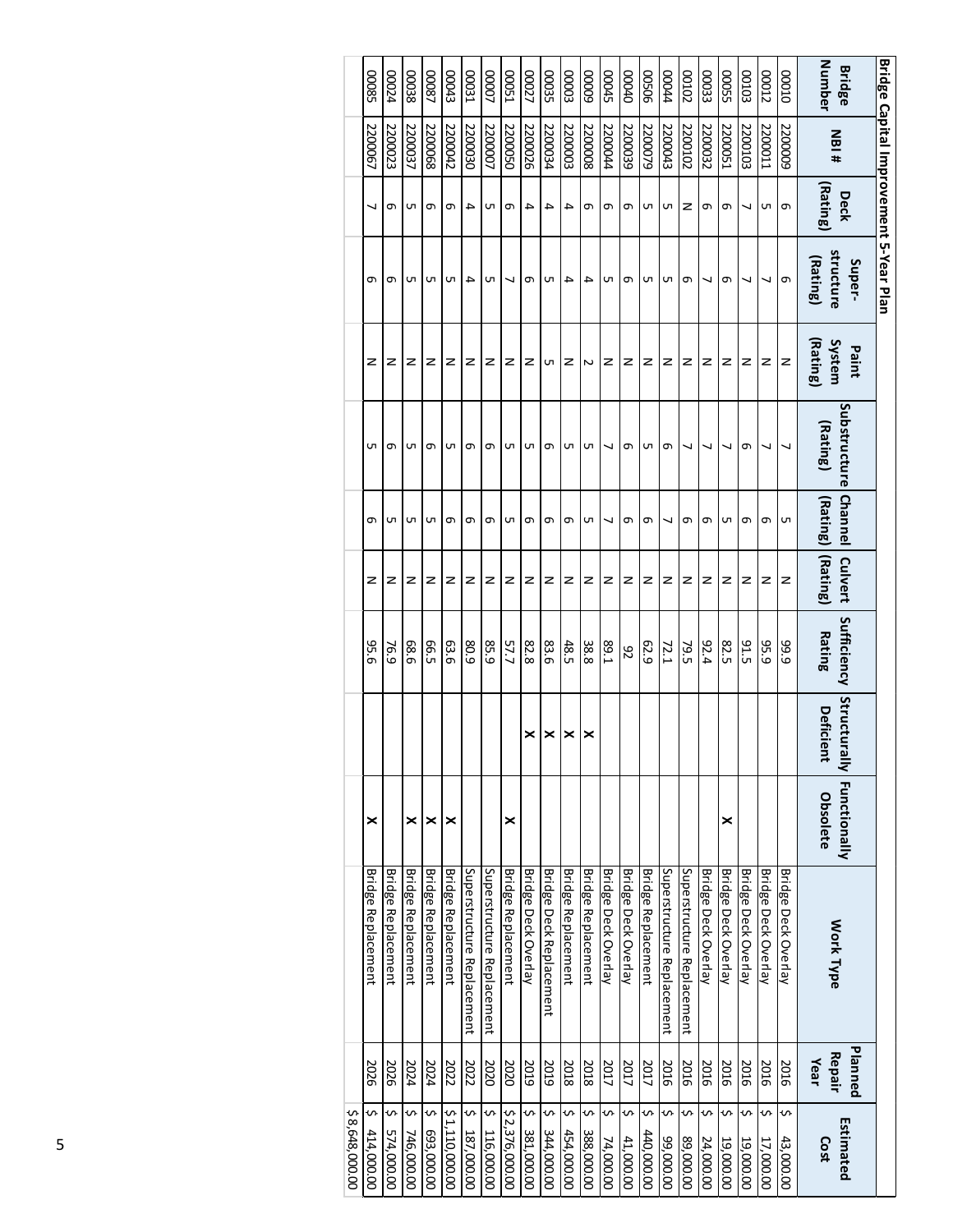| \$<br>187,000.00       | 2022           | Superstructure Replacement |                     |                  | 80.9             | z        | G        | თ            | z                  | 4                                            | 4         | 2200030                    | 00031              |
|------------------------|----------------|----------------------------|---------------------|------------------|------------------|----------|----------|--------------|--------------------|----------------------------------------------|-----------|----------------------------|--------------------|
| \$<br>116,000.00       | 2020           | Superstructure Replacement |                     |                  | 85.9             | z        | G        | G            | z                  | C                                            | C         | 2200007                    | LOOOO              |
| \$<br>00'000'66        | 2016           | Superstructure Replacement |                     |                  | 72.1             | z        | ┙        | G            | z                  | $\cup$ 0                                     | lсп       | 2200043                    | <b>b</b> b000      |
| Ş<br>89,000.00         | 2016           | Superstructure Replacement |                     |                  | 79.5             | z        | $\sigma$ | ┙            | $\mathbf{z}$       |                                              | 1z        | 2200102                    | 20100              |
| Cost                   | Repair<br>Year | Work Type                  | Obsolete            | <b>Deficient</b> | <b>Rating</b>    | (Rating) | (Rating) | (Rating)     | System<br>Rating)  | structure<br>Rating)                         | (Rating)  | <b>NBI#</b>                | Number             |
| Estimated              | Planned        |                            | Functionally        | Structural<br>⋜  | Sufficiency      | Culvert  | Channel  | Substructure | Paint              | Super-                                       | Deck      |                            | <b>Bridge</b>      |
|                        |                |                            |                     |                  |                  |          |          |              |                    |                                              |           | Superstructure Replacement |                    |
|                        |                |                            |                     |                  |                  |          |          |              |                    |                                              |           |                            |                    |
| ∽<br>414,000.00        | 2026           | Bridge Replacement         | ×                   |                  | 95.6             | z        | ᡡ        | UП           | z                  | თ                                            | ┙         | 2200067                    | <b>COOS5</b>       |
| Ş<br>574,000.00        | 2026           | Bridge Replacement         |                     |                  | 76.9             | z        | UЛ       | G            | z                  | ന                                            | $\sigma$  | 2200023                    | 00024              |
| Ş<br>746,000.00        | 2024           | Bridge Replacement         | ×                   |                  | 88.6             | z        | UП       | UТ           | z                  | UП                                           | UТ        | 2200037                    | 00038              |
| s<br>693,000.00        | 2024           | <b>Bridge Replacement</b>  | ×                   |                  | 66.5             | z        | Uп       | G            | z                  | Uп                                           | $\sigma$  | 2200068                    | 18000              |
| ∽<br>1,110,000.00      | 2022           | Bridge Replacement         | ×                   |                  | 63.6             | z        | G        | UТ           | z                  | UП                                           | G         | 2200042                    | Eb000              |
| ᠊ᡐ<br>454,000.00       | 2018           | Bridge Replacement         |                     | ×                | 48.5             | z        | G        | Uп I         | z                  | $\overline{\phantom{a}}$                     | 4         | 2200003                    | <b>EOOOO</b>       |
| ¢<br>388,000.00        | 2018           | Bridge Replacement         |                     | ∣×               | $\frac{38.8}{8}$ | z        | UП       | U            | $\sim$             | 4                                            | $\sigma$  | 2200008                    | 60000              |
| Ş<br>440,000.00        | 2017           | Bridge Replacement         |                     |                  | 62.9             | z        | $\sigma$ |              | $\mathbf{z}$       | UП                                           | <b>UT</b> | 2200079                    | 90500              |
| Cost                   | Repair<br>Year | Work Type                  | Obsolete            | <b>Deficient</b> | Rating           | (Rating) | (Rating) | (Rating)     | System<br>(Rating) | structure<br>(Rating)                        | Rating    | <b>NBI#</b>                | Number             |
| Estimated              | <b>Planned</b> |                            | Functionally        | Structural<br>⋜  | Sufficiency      | Culvert  | Channel  | Substructure | Paint              | Super-                                       | Deck      |                            | <b>Bridge</b>      |
|                        |                |                            |                     |                  |                  |          |          |              |                    |                                              |           | Bridge Replacement         |                    |
|                        |                |                            |                     |                  |                  |          |          |              |                    |                                              |           |                            |                    |
| Ş<br>381,000.00        | 2019           | Bridge Deck Overlay        |                     | ×                | 82.8             | z        | თ        | UП           | z                  | თ                                            | 4         | 2200026                    | 00027              |
| <b>S</b><br>344,000.00 | 2019           | Bridge Deck Replacement    |                     | ×                | 83.6             | z        | თ        | თ            | UП                 | UП                                           | 4         | 2200034                    | 00035              |
| s<br>74,000.00         | 2017           | <b>Bridge Deck Overlay</b> |                     |                  | 1.68             | z        | ↘        | ┙            | z                  | UП                                           | G         | 2200044                    | <b>CDO45</b>       |
| \$<br>41,000.00        | 2017           | Bridge Deck Overlay        |                     |                  | 26               | z        | G        | თ            | z                  | ത                                            | $\sigma$  | 2200039                    | 00040              |
| ∽<br>24,000.00         | 2016           | Bridge Deck Overlay        |                     |                  | 92.4             | z        | G        | ↘            | z                  | ↘                                            | $\sigma$  | 2200032                    | 00033              |
| ᠊ᡐ<br>19,000.00        | 2016           | <b>Bridge Deck Overlay</b> | ×                   |                  | 82.5             | z        | G        | ┙            | z                  | $\sigma$                                     | ത         | 2200051                    | <b>COOS5</b>       |
| ↜<br>19,000.00         | 2016           | Bridge Deck Overlay        |                     |                  | 91.5             | z        | G        | G            | z                  | ┙                                            | ┙         | 2200103                    | <b>SOTOO</b>       |
| ∽<br>17,000.00         | 2016           | Bridge Deck Overlay        |                     |                  | 95.9             | z        | $\sigma$ | ┙            | z                  | ┙                                            | lсп       | 2200011                    | CI000              |
| Ş<br>43,000.00         | 2016           | Bridge Deck Overlay        |                     |                  | 99.9             | z        | G        | ┙            | $\mathbf{z}$       | lo                                           | $\sigma$  | 5200009                    | 00010              |
| Cost                   | Repair<br>Year | Work Type                  | Obsolete            | <b>Deficient</b> | Rating           | (Rating) | (Rating) | (Rating)     | System<br>(Rating) | structure<br>Rating)                         | (Rating)  | <b>NBI#</b>                | <b>Number</b>      |
| Estimated              | Planned        |                            | <b>Functionally</b> | Structural<br>⋜  | Sufficiency      | Culvert  | Channel  | Substructure | Paint              | Super-                                       | Deck      |                            | <b>Bridge</b>      |
|                        |                |                            |                     |                  |                  |          |          |              |                    |                                              |           |                            | <b>Bridge Deck</b> |
|                        |                |                            |                     |                  |                  |          |          |              |                    | Bridge Capital Improvement Plan by Work Item |           |                            |                    |